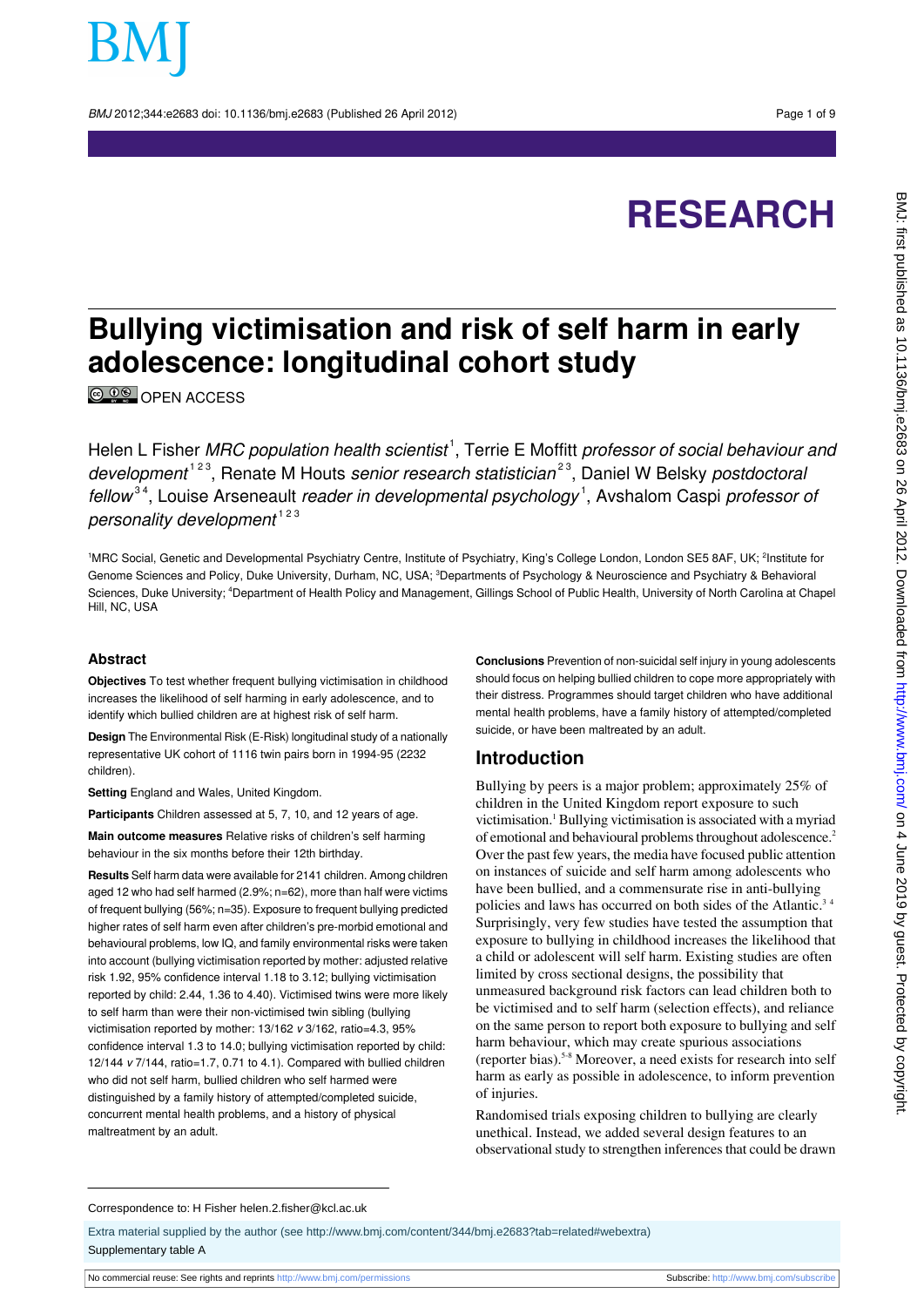about the effects of bullying victimisation on self harm. Firstly, we used a prospective longitudinal study following a nationally representative cohort of children from early childhood to 12 years of age, which enabled us to control statistically for a range of potentially confounding and pre-morbid selection effects. Secondly, because our cohort comprises twins, we were able to carry out a co-twin-control analysis among pairs discordant for bullying victimisation, to test if the bullied sibling was more likely to self harm than the non-bullied sibling, despite their shared family background. Thirdly, to minimise reporter bias and ascertain the robustness of our findings across different reporters, we measured children's exposure to bullying by interviewing both the children and their mothers. Thus, because mothers might not be aware of all of their children's exposure to bullying, we tested the association between the 12 year old children's own reports of bullying victimisation and their self harm outcomes. However, because in theory children who self harm might give exaggerated reports of their exposure to bullying as a result of co-morbid psychological difficulties, we also tested the association between mothers' reports of bullying victimisation and children's self harm outcomes. Fourthly, our longitudinal design allowed us to establish temporal ordering by testing the association between mothers' prospective reports of bullying victimisation up to the age 10 assessment and children's self harm outcomes at the age 12 assessment.

Even if bullying victimisation is linked to increased risk of self harm, most bullied children do not resort to self harm. Given the ubiquity of bullying, doctors, social care professionals, teachers, and parents need help to identify which bullied children are at greatest risk, to target interventions effectively. Several factors are known to increase the risk of self harm: being brought up in a deprived area, a family history of self harming behaviour, maltreatment, co-occurring behavioural and emotional problems, and a low IQ have all been associated with high rates of self harm.<sup>9 10</sup> To inform clinical practice, we examined which of these family level and child level characteristics could help to identify, among bullied children, who is at greatest risk of self harm.

## **Method Study cohort**

Participants were members of the Environmental Risk (E-Risk) study, which tracks the development of a birth cohort of 2232 British children. The sample was drawn from a larger birth register of twins born in England and Wales in 1994-95.<sup>11</sup> Full details about the sample are reported elsewhere.<sup>12</sup> Briefly, the E-Risk sample was constructed in 1999-2000, when 1116 (93% of those eligible) families with same sex 5 year old twins participated in home visit assessments. Families were recruited to represent the UK population of families with newborns in the 1990s, on the basis of residential location throughout England and Wales and mother's age (older mothers having twins via assisted reproduction were under-selected, and teenage mothers with twins were over-selected). We used this sampling to replace high risk families who were selectively lost to the register through non-response and to ensure sufficient numbers of children growing up in high risk environments. The sample includes 55% monozygotic and 45% dizygotic twin pairs. Sex is evenly distributed within zygosity (49% male). Follow-up home visits took place when the children were aged 7 (98% participation), 10 (96% participation), and, most recently, 12 years (96% participation).

### **Bullying victimisation**

Bullying victimisation was assessed during interviews with mothers when the children were aged 7 and 10 years, and separately in private interviews with the children during home visits when the children were 12 years old. Details of psychometric measurements for the bullying measures reported here have been described previously.<sup>13 14</sup> We explained to the mother or child that: "someone is being bullied when another child says mean and hurtful things, makes fun, or calls a person mean and hurtful names; completely ignores or excludes someone from their group of friends or leaves them out of things on purpose; hits, kicks, or shoves a person, or locks them in a room; tells lies or spreads rumours about them; or does other hurtful things like these. We call it bullying when these things happen often and it is difficult for the person being bullied to stop it happening. We do not call it bullying when it is done in a friendly or playful way." When bullying was reported, the interviewer asked the mother or child to describe what happened. An independent rater later checked notes taken by the interviewers to verify that the events described related to instances of bullying, operationally defined as evidence of repeated harmful actions between children where a power differential existed between the bully and the victim. This review was done blind to data on self harm. Mothers' and children's narratives of bullying experiences were coded as "never," "yes, but isolated incidents," or "frequently." Children were also asked directly if they had been bullied "a lot." Of the cohort children, 16.5% (350/2127) were reported by their mothers to have been frequently bullied before age 10, and 11.2% (237/2124) of the children reported themselves to have been bullied a lot before age 12.

#### **Self harm**

Mothers were asked whether each twin had ever deliberately harmed him/herself or attempted suicide in the previous six months, as part of a face to face interview when the children were aged 12. Mothers who responded positively to this question were asked to provide a description of what took place. An independent rater blind to other data later checked the notes taken during the interview to verify that the description provided was clearly an act of self harm. We asked only mothers, and not children, to report the child's self harm because of ethical considerations. Examples of self harming behaviours included cutting and biting arms, pulling out clumps of hair, banging head against walls, and attempted suicides by strangulation. Of the cohort, 2.9% (62/2141) had self harmed; of these children, 52% (n=32) were girls.

#### **Potential confounding variables**

Mothers reported on their children's exposure to maltreatment during a standardised clinical interview protocol,<sup>15 16</sup> used when the child was aged 5, 7, 10, and 12 years. Only those children whom the interviewers rated as having definitely experienced physical or sexual harm by an adult before age 12 were considered to have been maltreated.<sup>17</sup> We assessed internalising and externalising problems at age 5 by using the child behavior checklist in face to face interviews with mothers and the teacher's report form by mail for teachers.<sup>18 19</sup> The internalising problems scale is the sum of items in the withdrawn and anxious/depressed subscales, and the externalising problems scale is the sum of items from the aggressive and delinquent behaviour subscales. We summed and standardised mothers' and teachers' reports to create cross-informant scales. We tested children's IQ at age 5 individually by using a short form of the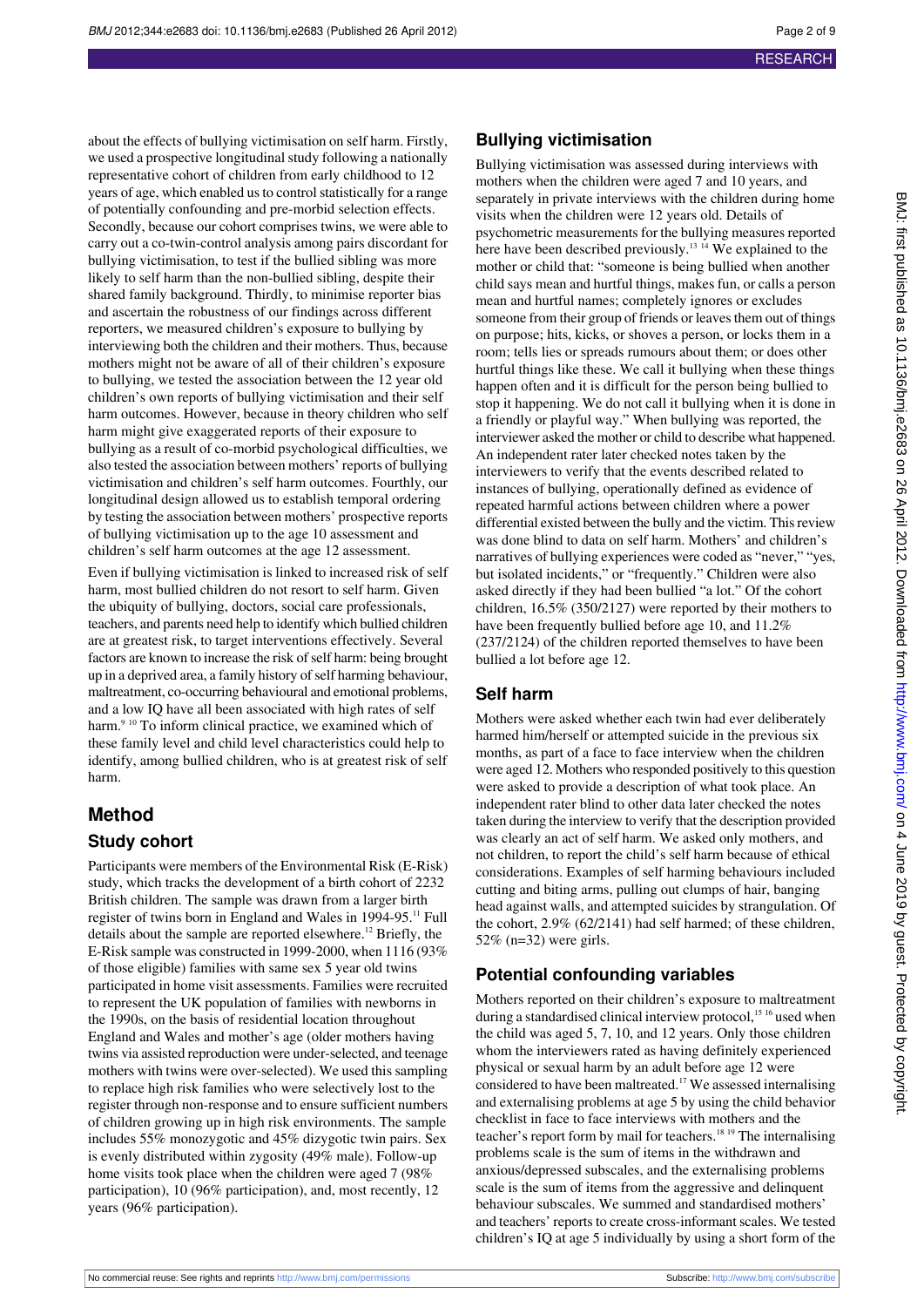Wechsler preschool and primary scale of intelligence—revised.<sup>20</sup><sup>21</sup>

Supplementary table A shows that associations between the potential confounding variables (maltreatment, internalising and externalising problems, IQ) and exposure to bullying victimisation and self harm were all statistically significant.

#### **Indicators of clinical concern**

We constructed socioeconomic deprivation at age 5 from a standardised composite of household income, parents' highest education, and parents' highest occupational grade.<sup>22</sup> We defined deprivation as the lowest third of the distribution. We determined attempted or completed suicide by any of the child's biological mother, father, grandparents, aunts, or uncles from reports by biological parents, according to a standardised and validated protocol.<sup>23</sup> We calculated a modified Reed's score, which takes into account the number of affected relatives given the size and demographic structure of the family,<sup>24</sup> and we considered children whose score was at or above the 80th centile to have a strong positive family history of suicide. When the children were aged 10 and 12, we interviewed mothers about the presence of attention/hyperactivity and conduct problems by using items drawn from the *Diagnostic and Statistical Manual of Mental Disorders*, fourth edition (DSM-IV).<sup>25</sup> We considered attention-deficit/hyperactivity disorder to be present if the child met DSM-IV criteria for this disorder at either 10 or 12 years of age; similarly, we deemed children to have conduct disorder if they met the relevant DSM-IV criteria at either of these ages. We classified children as having extreme borderline personality characteristics if they scored at or above the 95th centile on a shortened version of the Shedler-Westen assessment procedure-200 for adolescents (SWAP-200A),<sup>26</sup> which mothers completed when the twins were aged 12.<sup>27</sup> We calculated the score with the self harm item excluded. At age 12, children completed the 10 item version of the multidimensional anxiety scale for children (MASC).<sup>28</sup> Children scoring at or above the 95th centile (raw score of 13 or more) constituted the "extreme" anxiety group. We used scores of 20 or more on the children's depression inventory (CDI) to indicate clinically significant depressive symptoms.<sup>29 30</sup> We assessed the definite presence of any psychotic symptoms during a private interview conducted with each child, as previously reported.<sup>31</sup> Finally, we individually tested children's IQ at age 12 by using a short form of the Wechsler intelligence scale for children, fourth edition.<sup>32 33</sup>

#### **Statistical analysis**

Firstly, we tested the relation between mothers' and children's reports of frequent bullying and mothers' reports of their self harm by using modified Poisson regression to estimate relative risks and robust 95% confidence intervals,<sup>34</sup> both unadjusted and then adjusted for the potentially confounding effects of physical maltreatment by adults, internalising and externalising problems at age 5, and IQ at age 5. We also calculated relative risks separately for girls and boys and evaluated the equality of the bullying coefficients across the sexes with an approach called "seemingly unrelated regression" using the "suest" command in Stata (v11.2). Secondly, we did a discordant twin analysis to rule out family-wide influences on the association between bullying victimisation and self harm.<sup>35</sup> Here, we tested the hypothesis that bullied twins would be more likely to self harm than their non-bullied co-twins over and above shared familial environmental risks. Thirdly, we did a series of logistic regressions to test which risk factors could help to identify which bullied children would engage in self harm. We evaluated the following risks: family adversities (socioeconomic deprivation,

family history of attempted/completed suicide, physical maltreatment), children's concurrent mental health problems, and children's low IQ. Finally, we used the "punaf" command in Stata (v11.2) to calculate the population attributable fraction for self harm based on exposure to bullying victimisation (reported by either mother or child) in this sample. We corrected all analyses (except the twin discordance analysis) for the non-independence of the twin observations by using the Huber-White variance estimator. We did a sensitivity analysis using multi-level mixed models in SAS with the PROC GLIMMIX procedure and obtained almost identical results (data not shown).

### **Results**

#### **Does frequent bullying predict self harm?**

Exposure to frequent bullying by peers before age 12 was associated with an increased risk of self harm at 12 years of age, whether bullying was reported by mothers (relative risk 3.53, 95% confidence interval 2.10 to 5.93) or by children themselves (3.33, 1.91 to 5.82). This association was equally evident among both boys and girls, for both reporting sources (figur[e⇓](#page-8-0)). Therefore, the remaining analysis included both sexes together.

#### **Can maltreatment explain association between bullying and self harm?**

Bullying and parental maltreatment often occur to the same children,<sup>36</sup> and problem parenting has been implicated in elevated rates of self harm.<sup>9</sup> Therefore, we tested whether exposure to physical maltreatment could account for the association between bullying and self harm. However, the association between frequent bullying and self harm behaviour remained after we controlled for lifetime exposure to physical maltreatment (table [1⇓](#page-6-0)).

#### **Can early mental health problems explain association between bullying and self harm?**

Children's emotional or behavioural problems may make them greater targets for bullying and also increase the likelihood that they will engage in self harm.<sup>2,9</sup> Nonetheless, the greater risk of self harm after exposure to bullying remained when we took these pre-morbid problems into account (table  $1 \downarrow$ ).

#### **Can low IQ explain association between bullying and self harm?**

Children with low cognitive abilities are at greater risk of being targeted by bullies, $37$  as well as engaging in self harm behaviours.<sup>9</sup> However, adjustment for IQ at age 5 did not substantially alter the association between bullying and self harm (table  $1 \downarrow$ ).

#### **Can family environment explain association between bullying and self harm?**

Another possibility is that factors within the family environment (such as poverty, parental psychopathology, domestic violence) could account for the association we observed between bullying and self harm. To rule out the influence of these shared environmental risk factors, we compared twins within the same family to determine whether bullied twins were more likely to self harm than their non-bullied age and sex matched co-twin. Using mothers' reports, 162 twin pairs were discordant for bullying, and the bullied twins were significantly more likely to self harm than were their non-bullied co-twins (13 (8.0%) *v* 3 (1.9%); ratio=4.3, 95% confidence interval 1.3 to 14.0).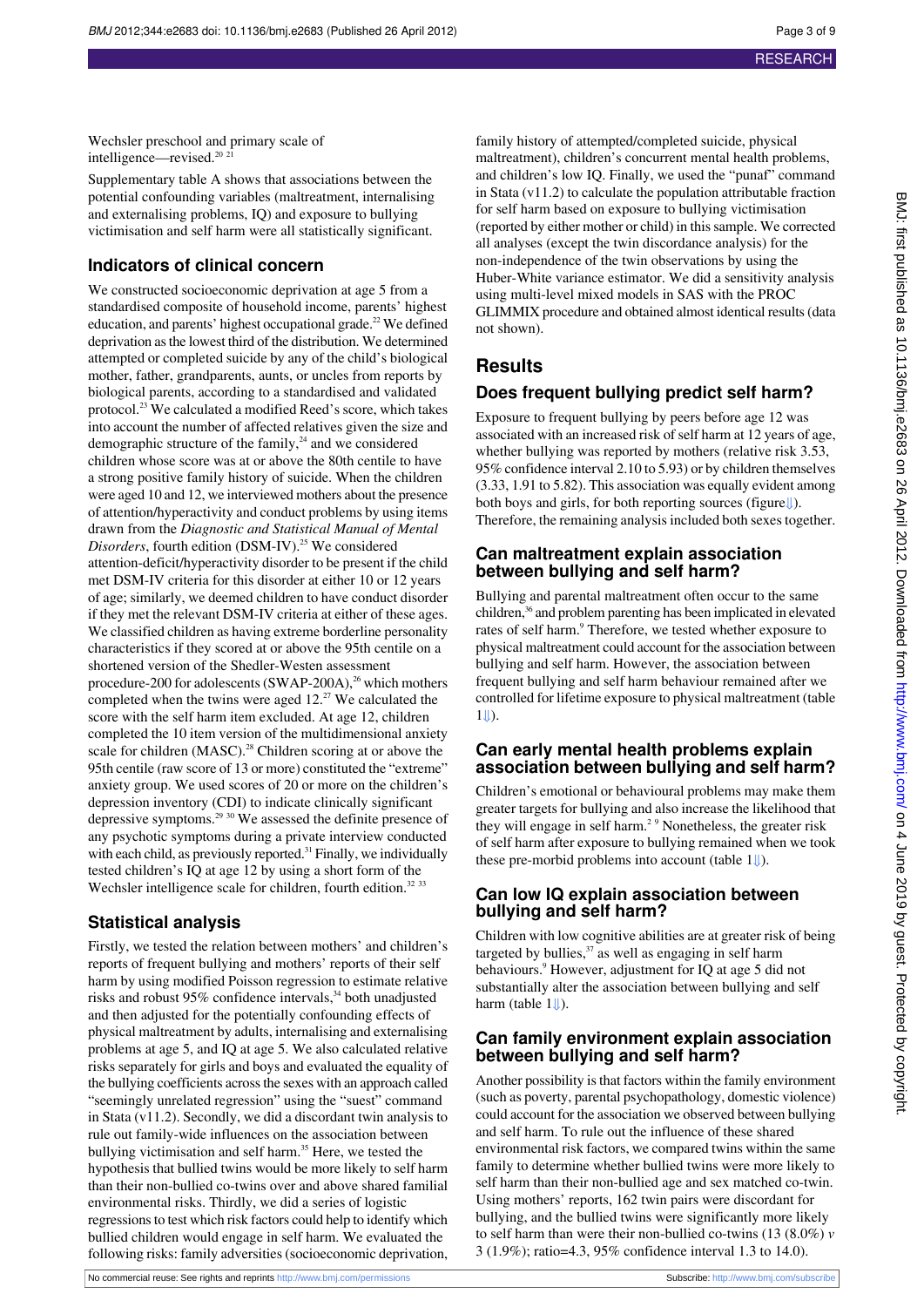Turning to children's self reports, 144 were discordant for bullying, and here we saw a similar trend for the bullied twins to self harm compared with their co-twins (12 (8.3%) *v* 7 (4.9%); ratio=1.7, 0.71 to 4.1).

#### **Can bullied children who will engage in self harm be identified?**

Most children exposed to bullying (more than 90%) did not engage in self harm. Therefore, we tested which factors discriminated between bullied children who self harmed and bullied children who did not (table2[⇓\)](#page-7-0). For both mothers' and children's reports, bullied children who engaged in self harming behaviours were significantly more likely to have a family member who had attempted/completed suicide and to have been physically maltreated by an adult. They were also more likely to present with conduct disorder, borderline personality characteristics, depression, and psychotic symptoms than were bullied children who did not self harm.

#### **How much self harm might be attributed to bullying?**

Among the 62 children who self harmed at age 12, 35 (56%) had been victimised by bullying, according to either the mother or child informant. This yields a population attributable fraction suggesting that if bullying could have been eradicated (and everything else remained the same), a sizeable proportion of the cases of self harm could potentially have been prevented (42.8%, 95% confidence interval 23.1% to 57.5%).

#### **Discussion**

Frequent exposure to bullying by peers during childhood increased the risk of deliberate self harm among young adolescents aged 12 years. We documented that this association was present at the beginning of adolescence, was similar for reports of bullying by mothers and accounts of bullying by children, and was independent of potential confounding selection effects of maltreatment by an adult, family environmental risk factors, early behavioural and emotional problems, and low IQ. We also showed that bullied children who self harmed differed from their bullied counterparts who did not self harm in having a family history of suicidal behaviour, being physically maltreated by an adult, and having co-occurring mental health problems (conduct disorder, borderline personality characteristics, depressive or psychotic symptoms).

#### **Possible explanations for findings**

Frequent exposure to bullying is independently associated with high levels of distress.<sup>2</sup> But why do a small proportion of bullied children choose to use self harm rather than other coping strategies (such as exercise or talking) to deal with these emotions? One possibility is that 12 year old children lack opportunities for reducing distress that are available to adults, such as self medication with alcohol or cigarettes, working out at the gym, or excessive food consumption. Children may use self harm after their attempts to talk to others about their distress have not been successful and more drastic attention seeking behaviours are thus needed. The last explanation is probably more likely in abusive or neglectful family environments where the child's voice is seldom heard owing to their own fear of being "punished" if they speak out or to the unavailability of empathetic caregivers.38 39 This hypothesis is partially supported by the greater prevalence of self harm among bullied children in our sample who were also physically maltreated. Repeated exposure to such victimisation by adults as well as bullying by

peers may also result in the child developing a critical view of him/herself and using self harm as a means of self punishment.<sup>40 41</sup>

Witnessing or hearing about others engaging in self harm is also likely to increase the probability that children will use this behaviour.<sup>42</sup> We found that bullied children who had a family member who had attempted or completed suicide were more likely to self harm, suggesting that such self destructive coping strategies may be learnt from close others. Familial transmission via impulsive aggression is also likely among these children.<sup>43</sup> As self harm can be used to help to regulate emotions,<sup>44</sup> children who experience emotions very intensely or are affectively dysregulated may be more likely to use this coping strategy after bullying victimisation. This hypothesis is borne out in our sample, where we found that bullied children with concurrent psychological difficulties, many of which involve extreme emotions or difficulties in regulation of affect,<sup>45-48</sup> were at greater risk of self harm.

#### **Potential implications**

Bullying victimisation seemed to be a major antecedent of self harm in our cohort of 12 year olds; more than half of self harmers had been bullied frequently. Although more effective programmes to prevent bullying occurring in schools are needed,<sup>49</sup> our findings suggest that efforts should also focus on improving the ways in which children cope with emotional distress arising from bullying victimisation. Although only a small proportion of bullied children in this sample engaged in self harm, this is clearly too many and victims need to be provided with alternative coping strategies from a young age. The effectiveness of such interventions would also need to be investigated. Furthermore, our results suggest that, when tested, these interventions should be aimed initially at bullied children who also have additional indicators of concern (a family member who has attempted/completed suicide, history of physical abuse, or concurrent mental health problems), as these children need the most immediate intervention. This will require schools and health professionals who come into contact with bullied children to assess these indicators of concern and also to ascertain whether the help a child has is sufficient.

This study adds to the growing literature showing that bullying during the early years of school can have extremely detrimental consequences for some children by the time they reach adolescence.<sup>50-53</sup> This finding is even more concerning given that studies have suggested that early patterns of self harm can persist through adolescence into adulthood and increase the risk of later psychological problems.<sup>10 54-56</sup> Therefore, such maladaptive coping strategies need to be tackled in childhood and early adolescence before they become a persistent problem or lead to serious injury or death.

#### **Limitations of study**

Our sample included rather a small number of children who had engaged in self harm, and this may have led to unstable or biased estimates of the size of the associations between bullying victimisation and self harm, particularly when controlling for confounders. Therefore our results need to be replicated in samples with a higher prevalence of such behaviours. Nevertheless, this study provides first evidence of an increased risk of self harming behaviours at the beginning of adolescence among bullied children from a population representative birth cohort unbiased by referral for treatment. The sample comprised twins, so the results may not generalise to singletons. However, the prevalence of bullying victimisation and mental health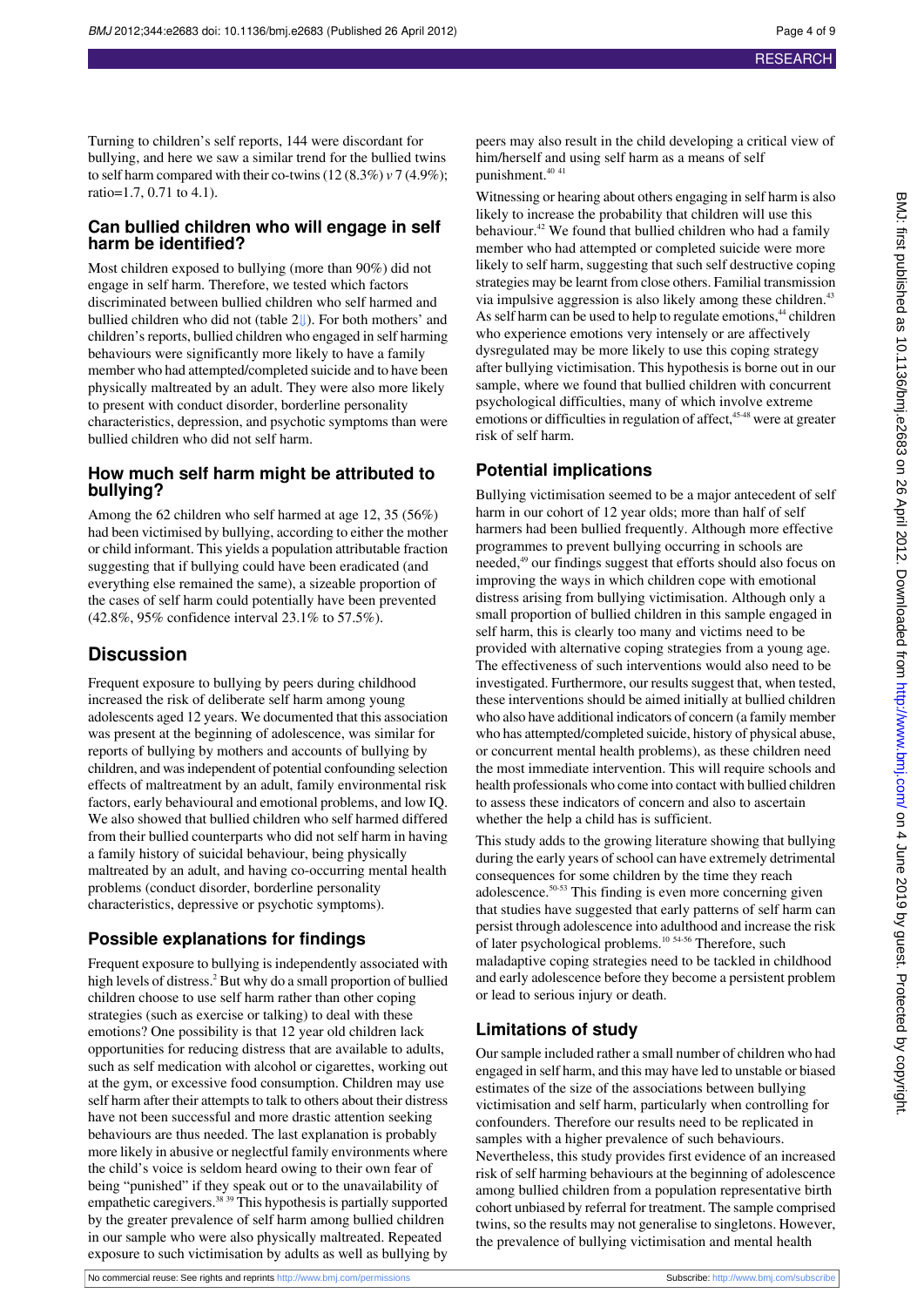problems has been shown to be the same for twins and singletons.<sup>13 57</sup> Moreover, using the twin design we were able to show that the association between bullying and self harm was maintained when environmental risks within the family were taken into account. Although we examined both mothers' and children's reports of bullying, we had access only to mothers' reports about the children's self harm, which may have resulted in under-detection of this behaviour. Similarly, only mothers reported on children's exposure to maltreatment, which may also have led to under-reporting of this confounding variable.<sup>58</sup> As the cohort grows older, we will be able to interview the children about self harm and past exposure to maltreatment.

#### **Conclusions**

Bullying by peers is a major problem during the early school years.<sup>1</sup> This study found that before 12 years of age a small proportion of children frequently exposed to this form of victimisation already deliberately harmed themselves and in some cases attempted to take their own lives. Frequent victimisation by peers increased the risk of self harm independently of a range of potential confounders. Children exposed to family adversity or who had specific concurrent mental health difficulties had the greatest risk of engaging in self destructive behaviours after exposure to bullying by peers. Therefore, schools and healthcare professionals aiming to prevent adolescents' self harm should reduce bullying and introduce self harm risk reduction programmes for bullied children with any of the following risk factors: a family history of suicidal behaviour, maltreatment at home, symptoms of depression or psychosis, conduct problems, or borderline personality characteristics.

We acknowledge the study families and the twins' teachers for their help and participation. We also thank Michael Rutter and Robert Plomin of the Institute of Psychiatry, King's College London, UK, and members of the E-Risk team for their dedication, hard work, and insights. Contributors: HLF was involved in reviewing the literature and in analysing and interpreting data and wrote the draft manuscript. All other authors reviewed the report. TEM was involved in the conception, design, and management of the study and in analysing and interpreting data. DWB contributed to study design and statistical analysis. RMH contributed to statistical analysis. LA was involved in the conception, design, and management of the study. AC was involved in the conception, design, and management of the study and in analysing and interpreting data. HLF is the guarantor.

Funding: The E-Risk Study is funded by the Medical Research Council (MRC; G9806489 and G1002190). Additional support was provided by the Economic and Social Research Council (RES-177-25-0013), the US National Institute of Child Health and Human Development (HD061298), the US National Institute of Mental Health (MH077874), the British Academy, the Nuffield Foundation, and the Jacobs Foundation. HLF is funded by an MRC population health scientist fellowship (G1002366). The sponsors played no part in the design or conduct of the study, the analysis or interpretation of data, or the writing of the article and the decision to submit it for publication.

Competing interests: All authors have completed the Unified Competing Interest form at [http://www.icmje.org/coi\\_disclosure.pdf](http://www.icmje.org/coi_disclosure.pdf) (available on request from the corresponding author) and declare: no support from any organisation for the submitted work; no financial relationships with any organisations that might have an interest in the submitted work in the previous three years; and no other relationships or activities that could appear to have influenced the submitted work.

Ethical approval: This study was approved by the UK Multicentre Research Ethics Committee (08/H0305/49). The Joint South London and Maudsley and the Institute of Psychiatry Ethics Committee (UK) approved each phase of the study.

Data sharing: The statistical code and dataset are available from principal investigator Louise Arseneault at louise.arseneault@kcl.ac.uk.

- 1 Radford L, Corral S, Bradley C, Fisher H, Bassett C, Howat N, et al. Child abuse and
- neglect in the UK today. National Society for the Prevention of Cruelty to Children, 2011. 2 Arseneault L, Bowes L, Shakoor S. Bullying victimization in youths and mental health
- problems: "much ado about nothing"? Psychol Med 2010;40:717-29. 3 Department for Children, Schools and Families. Safe from bullying: guidance for local
- authorities and other strategic leaders on reducing bullying in the community. Department for Children, Schools and Families, 2009.
- 4 Hu W. Bullying law puts New Jersey schools on spot. New York Times 2011 Aug 30.<br>5 Garisch JA, Wilson MS, Vulnerabilities to deliberate self-harm among adolescents: the Garisch JA, Wilson MS. Vulnerabilities to deliberate self-harm among adolescents: the role of alexithymia and victimization. Br J Clin Psychol 2010;49:151-62.
- 6 Jutengren G, Kerr M, Stattin H. Adolescents' deliberate self-harm, interpersonal stress, and the moderating effects of self-regulation: a two-wave longitudinal analysis. J Sch Psychol 2011;49:249-64.
- 7 Landstedt E, Gådin KG. Deliberate self-harm and associated factors in 17-year-old Swedish students. Scand J Public Health 2011;39:17-25.
- 8 McMahon EM, Reulbach U, Keeley H, Perry IJ, Arensman E. Bullying victimization, self harm and associated factors in Irish adolescent boys. Soc Sci Med 2010;71:1300-7.
- 9 Hawton K, James A. Suicide and deliberate self-harm in young people. BMJ 2005;330:891-4.
- 10 Skegg K. Self-harm. Lancet 2005;366:1471-83. 11 Trouton A, Spinath FM, Plomin R. Twins early development study (TEDS): a multivariate, longitudinal genetic investigation of language, cognition and behavior problems in childhood. Twin Res 2002;5:444-8.
- Moffitt TE. Teen-aged mothers in contemporary Britain. J Child Psychol Psychiatry 2002;43:727-42.
- 13 Arseneault L, Walsh E, Trzesniewski K, Newcombe R, Caspi A, Moffitt TE. Bullying victimization uniquely contributes to adjustment problems in young children: a nationally representative cohort study. Pediatrics 2006;118:130-8.
- 14 Shakoor S, Jaffee SR, Andreou P, Bowes L, Ambler AP, Caspi A, et al. Mothers and children as informants of bullying victimization: results from an epidemiological cohort of children. J Abnorm Child Psychol 2011;39:379-87.
- 15 Dodge KA, Bates JE, Pettit GS. Mechanisms in the cycle of violence. Science 1990;250:1678-83.
- 16 Lansford JE, Dodge KA, Pettit GS, Bates JE, Crozier J, Kaplow J. Long-term effects of early child physical maltreatment on psychological, behavioral, and academic problems in adolescence: a 12-year prospective study. Arch Pediatr Adolesc Med 2002;156:824-30.
- 17 Jaffee S, Caspi A, Moffitt TE, Polo-Tomas M, Taylor A. Individual, family, and neighborhood factors predict children's resilience to maltreatment: a cumulative stressors model. Child Abuse Negl 2007;31:231-53.
- 18 Achenbach TM. Manual for the Child Behavior Checklist and 1991 profile. University of Vermont, 1991.
- 19 Achenbach TM. Manual for the Teacher's Report Form and 1991 profile. University of Vermont, 1991.
- 20 Sattler JM. Assessment of children: WISC-III and WPPSI-R supplement. JM Sattler, 1992. 21 Wechsler D. Wechsler Preschool and Primary Scale of Intelligence-Psychological Corporation, 1991.
- 22 Melchior M, Caspi A, Howard LM, Ambler AP, Bolton H, Mountain N, et al. Mental health context of food insecurity: a representative cohort of families with young children. Pediatrics 2009;124:e564-72.
- 23 Milne BJ, Caspi A, Crump R, Poulton R, Rutter M, Sears MR, et al. The validity of the family history screen for assessing family history of mental disorders. Am J Med Genet B Neuropsychiatr Genet 2009;150B:41-9.
- 24 Milne BJ, Moffitt TE, Crump R, Poulton R, Rutter M, Sears MR, et al. How should v construct psychiatric family history scores? A comparison of alternative approaches from the Dunedin Family Health History Study. Psychol Med 2008;38:1793-802.
- 25 American Psychiatric Association. Diagnostic and statistical manual of mental disorders, 4th edition. American Psychiatric Association, 1994.
- 26 Westen D, Shedler J, Durrett C, Glass S, Martens A. Personality diagnoses in adolescence: DSM-IV axis II diagnoses and an empirically derived alternative. Am J Psychiatry 2003;160:952-66.
- 27 Belsky DW, Caspi A, Arseneault L, Bleidorn W, Fonagy P, Goodman M, et al. Etiological features of borderline personality-related characteristics in a birth cohort of 12 year-old children. Dev Psychopathol 2012;24:251-65.
- 28 March JS. Manual for the Multidimensional Anxiety Scale for Children (MASC). Multi-Health Systems, 1997.
- 29 Rivera CL, Bernal G, Rossello G. The Children's Depression Inventory (CDI) and the Beck Depression Inventory (BDI): their validity as screening measures for major depression in a group of Puerto Rican adolescents. Int J Clin Health Psychol 2005;5:485-98.
- 30 Kovacs M. Children's Depression Inventory (CDI) manual. Multi-Health Systems, 1992. 31 Polanczyk G, Moffitt TE, Arseneault L, Cannon M, Ambler A, Keefe RSE, et al. Childhood psychotic symptoms share etiological and clinical features with adult schizophrenia: results
- from a representative birth cohort. Arch Gen Psychiatry 2010;67:328-38. 32 Sattler JM, Dumont R. Assessment of children: WISC-IV and WPPSI-III supplement. JM Sattler, 2004.
- 33 Wechsler D. Wechsler Intelligence Scale for Children. 4th ed. UK version. Harcourt Assessment, 2003.
- 34 Zou G. A modified poisson regression approach to prospective studies with binary variables. Am J Epidemiol 2004;159:702-6.
- 35 McGue M, Osler M, Christensen K. Causal inference and observational research: the utility of twins. Perspect Psychol Sci 2010;5:546-56.
- 36 Bowes L, Arseneault L, Maughan B, Taylor A, Caspi A, Moffitt TE. School, neighborhood, and family factors are associated with children's bullying involvement: a nationally representative longitudinal study. J Am Acad Child Adolesc Psychiatry 2009;48:545-53.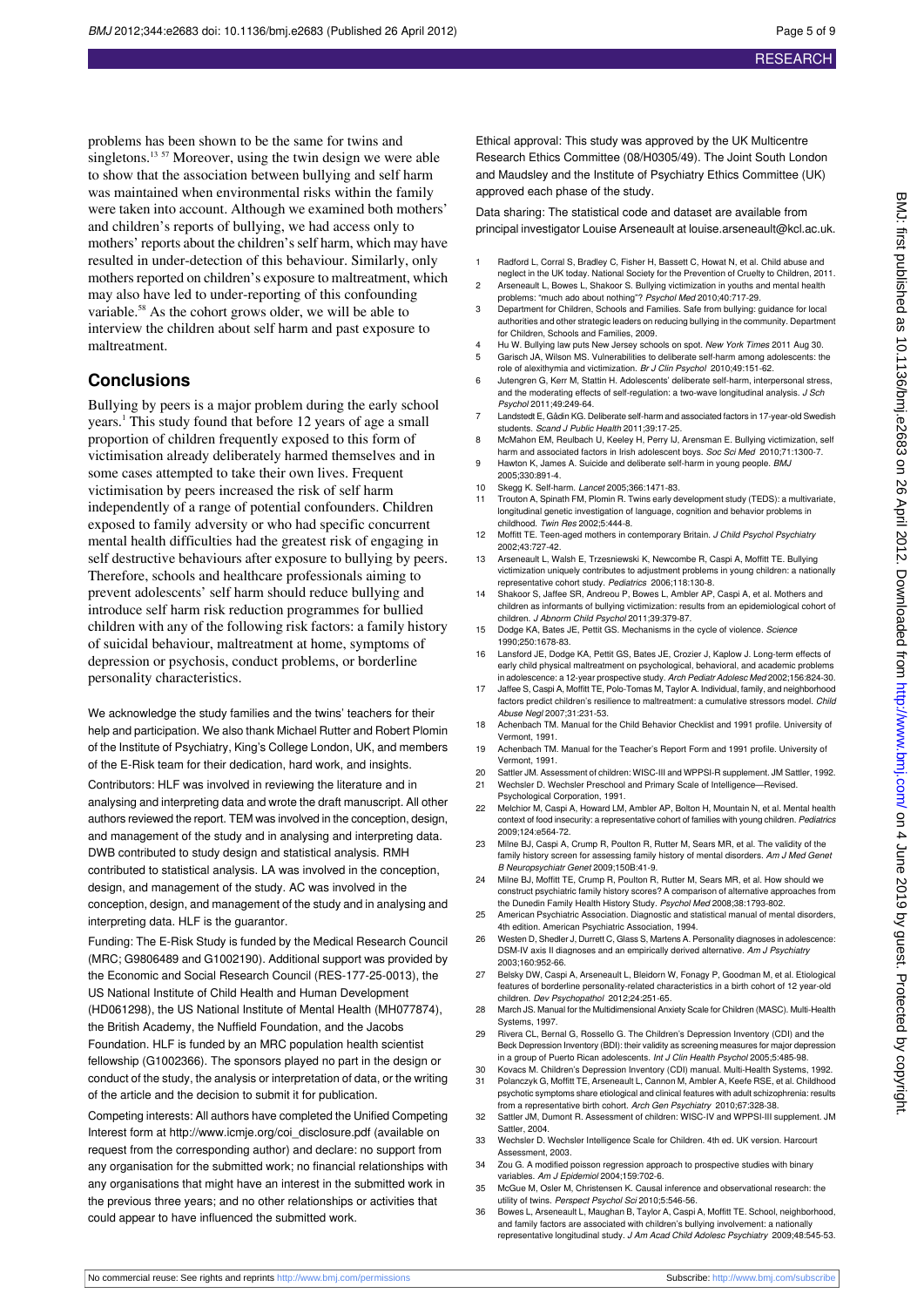#### **What is already known on this topic**

Bullying victimisation by peers is a prevalent problem in the United Kingdom

Cross sectional studies suggest that exposure to bullying may be associated with increased rates of self harm

Short term follow-up studies have indicated that such victimisation could be a risk for self harming behaviours in mid to late adolescence

#### **What this study adds**

Frequent exposure to bullying during childhood increases victims' risk of self harm; as many as half of 12 year olds who self harmed were victims of frequent bullying

Self harm was not explained by pre-morbid risk factors that may lead to both victimisation and self-harm

Bullied children who self-harmed were more likely to have been maltreated, to have a family history of attempted/completed suicide, and to experience concurrent mental health problems

- 37 Martlew M, Hodson J. Children with mild learning difficulties in an integrated and in a special school: comparisons of behaviour, teasing and teachers' attitudes. Br J Educ Psychol 1991;61:355-72.
- 38 Herba CM, Ferdinand RF, Stijnen T, Veenstra R, Oldehinkel AJ, Omel J, et al. Victimization and suicide ideation in the TRAILS study: specific vulnerabilities of victims. J Child Psychol Psychiatry 2008;49:867-76.
- 39 Wedig MM, Nock MK. Parental expressed emotion and adolescent self-injury. J Am Acad Child Adolesc Psychiatry 2007;46:1171-8.
- 40 Glassman LH, Weierich MR, Hooley JM, Deliberto TL, Nock MK. Child maltreatment, nonsuicidal self-injury, and the mediating role of self-criticism. Behav Res Ther 2007;45:2483-90.
- 41 Nock MK, Prinstein MJ. A functional approach to the assessment of self-mutilative behavior. J Consult Clin Psychol 2004;72:885-90.
- 42 McMahon EM, Reulbach U, Corcoran P, Keeley HS, Perry IJ, Arensman E. Factors associated with deliberate self-harm among Irish adolescents. Psychol Med 2010;40:1811-9.
- 43 Brent DA, Mann JJ. Familial pathways to suicidal behavior—understanding and preventing suicide among adolescents. N Engl J Med 2006;355:2719-21.
- 44 Nock MK. Why do people hurt themselves? New insights into the nature and function of self-injury. Curr Dir Psychol Sci 2009;18:78-83.
- 45 Cappadocia MC, Desrocher M, Pepler D, Schroeder JH. Contextualizing the neurobiology of conduct disorder in an emotion dysregulation framework. Clin Psychol Rev 2009;29:506-18.
- 46 Gotlib IH, Joormann J. Cognition and depression: current status and future directions. Annu Rev Clin Psychol 2010;6:285-312.
- 47 Myin-Germeys I, van Os J. Stress-reactivity in psychosis: evidence for an affective pathway to psychosis. Clin Psychol Rev 2007;27:409-24.
- 48 Skodol AE, Gunderson JG, Pfohl B, Widiger TA, Livesley WJ, Siever LJ. The borderline diagnosis I: psychopathology comorbidity, and personality structure. Biol Psychiatry 2002;51:936-50.
- 49 Smith PK, Ananiadou K, Cowie H. Interventions to reduce school bullying. Can J Psychiatry 2003;48:591-9.
- 50 Arseneault L, Milne BJ, Taylor A, Adams F, Delgado K, Caspi A, et al. Being bullied as an environmentally mediated contributing factor to children's internalizing problems. Arch Pediatr Adolesc Med 2008;162:145-50.
- 51 Kim YS, Leventhal BL, Koh YJ, Hubbard A, Boyce WT. School bullying and youth violence: causes or consequences of psychopathologic behavior? Arch Gen Psychiatry 2006;63:1035-41.
- 52 Nansel TR, Overpeck MD, Haynie DL, Ruan WJ, Scheidt PC. Relationships between bullying and violence among US youth. Arch Pediatr Adolesc Med 2003;157:348-53.
- 53 Schreier A, Wolke D, Thomas K, Horwood J, Hollis C, Gunnell D, et al. Prospective study of peer victimization in childhood and psychotic symptoms in a nonclinical population at age 12 years. Arch Gen Psychiatry 2009;66:527-36.
- 54 Fergusson DM, Horwood LJ, Ridder EM, Beautrais AL. Suicidal behaviour in adolescence and subsequent mental health outcomes in young adulthood. Psychol Med 2005;35:983-93.
- 55 Harrington R, Pickles A, Aglan A, Harrington V, Burroughs H, Kerfoot M. Early adult outcomes of adolescents who deliberately poisoned themselves. J Am Acad Child Adolesc Psychiatry 2006;45:337-45.
- 56 Steinhausen HC, Bösiger R, Metzke CW. Stability, correlates, and outcome of adolescent suicidal risk. J Child Psychol Psychiatry 2006;47:713-22.
- 57 Gjone H, Novik TS. Parental ratings of behavioural problems: a twin and general population comparison. J Child Psychol Psychiatry 1995;36:1213-24.
- 58 Fisher HL, Bunn A, Jacobs C, Moran P, Bifulco A. Concordance between mother and offspring retrospective reports of childhood adversity. Child Abuse Negl 2011;35:117-22.

#### **Accepted:** 15 March 2012

#### Cite this as: BMJ 2012;344:e2683

This is an open-access article distributed under the terms of the Creative Commons Attribution Non-commercial License, which permits use, distribution, and reproduction in any medium, provided the original work is properly cited, the use is non commercial and is otherwise in compliance with the license. See: [http://creativecommons.org/licenses/by](http://creativecommons.org/licenses/by-nc/2.0/)[nc/2.0/](http://creativecommons.org/licenses/by-nc/2.0/) and<http://creativecommons.org/licenses/by-nc/2.0/legalcode>.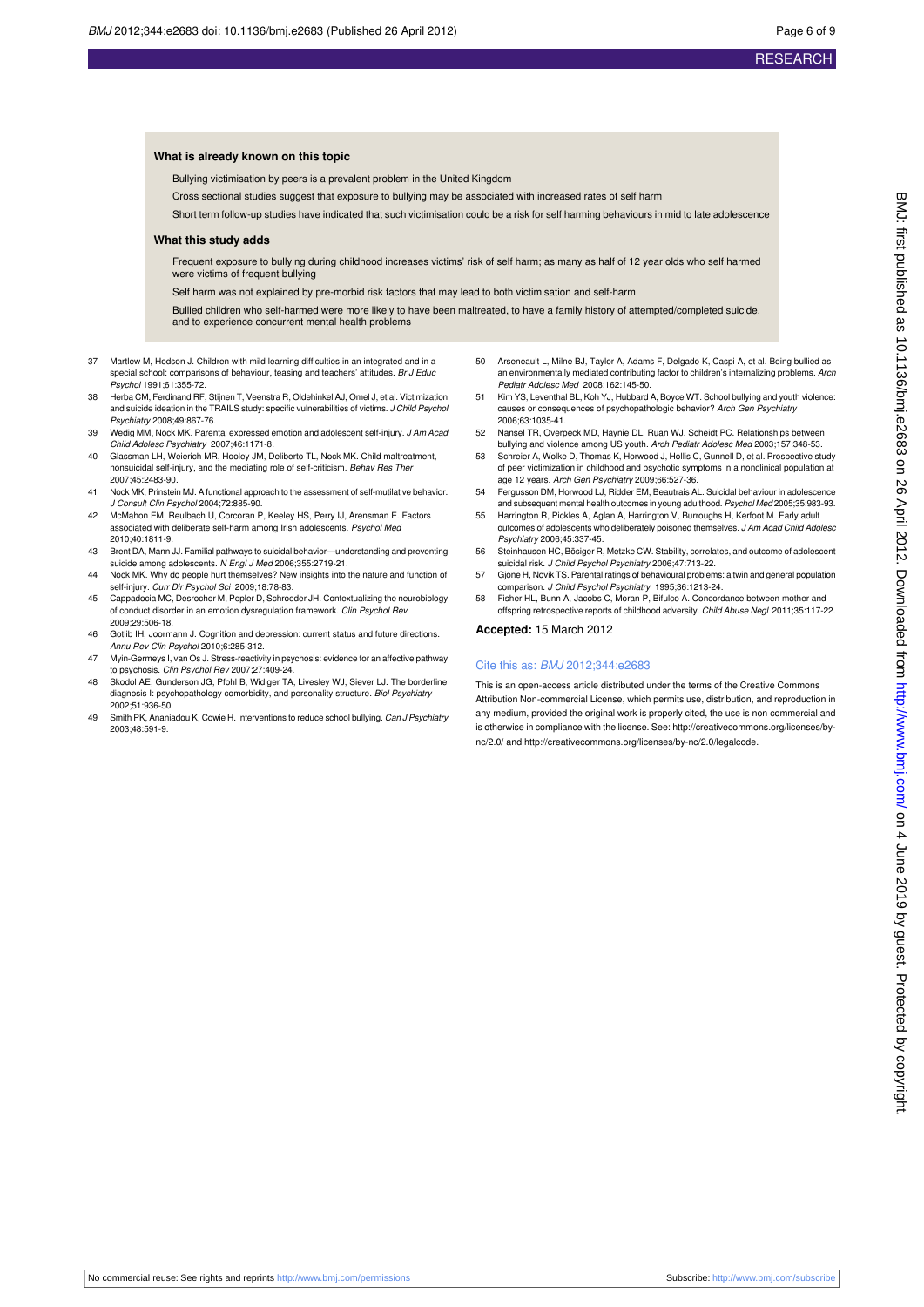# **Tables**

#### <span id="page-6-0"></span>**Table 1| Association of children's bullying victimisation (as assessed by mothers' reports and children's own reports) with self harm**

|                                                                                | Relative risk (95% CI) |                     |                     |                     |                     |  |  |  |  |  |  |
|--------------------------------------------------------------------------------|------------------------|---------------------|---------------------|---------------------|---------------------|--|--|--|--|--|--|
|                                                                                | Model 1                | Model 2             | Model 3             | Model 4             | Model 5             |  |  |  |  |  |  |
| Associations between bullying victimisation (mothers' reports) and self harm   |                        |                     |                     |                     |                     |  |  |  |  |  |  |
| <b>Bullying victimisation</b>                                                  | 3.53 (2.10 to 5.93)    | 2.54 (1.55 to 4.16) | 2.43 (1.49 to 3.97) | 3.29 (1.95 to 5.56) | 1.92 (1.18 to 3.12) |  |  |  |  |  |  |
| Maltreatment by adult before age<br>12                                         |                        | 4.94 (2.96 to 8.25) |                     |                     | 3.02 (1.75 to 5.21) |  |  |  |  |  |  |
| Emotional problems at age 5                                                    | -                      | -                   | 1.04 (1.02 to 1.06) | -                   | 1.04 (1.01 to 1.06) |  |  |  |  |  |  |
| Behavioural problems at age 5                                                  |                        |                     | 1.03 (1.02 to 1.04) |                     | 1.03 (1.02 to 1.04) |  |  |  |  |  |  |
| IQ at age 5                                                                    |                        |                     |                     | 0.98 (0.96 to 1.00) | 1.00 (0.98 to 1.01) |  |  |  |  |  |  |
| Associations between bullying victimisation (children's reports) and self harm |                        |                     |                     |                     |                     |  |  |  |  |  |  |
| Bullying victimisation                                                         | 3.33 (1.91 to 5.82)    | 2.71 (1.52 to 4.84) | 2.76 (1.60 to 4.78) | 3.02 (1.67 to 5.47) | 2.44 (1.36 to 4.40) |  |  |  |  |  |  |
| Maltreatment by adult before age<br>12                                         |                        | 5.42 (3.02 to 9.73) |                     |                     | 2.99 (1.69 to 5.31) |  |  |  |  |  |  |
| Emotional problems at age 5                                                    |                        |                     | 1.04 (1.02 to 1.06) |                     | 1.04 (1.01 to 1.06) |  |  |  |  |  |  |
| Behavioural problems at age 5                                                  |                        |                     | 1.04 (1.02 to 1.05) | -                   | 1.03 (1.02 to 1.04) |  |  |  |  |  |  |
| IQ at age 5                                                                    |                        |                     |                     | 0.98 (0.96 to 1.00) | 1.00 (0.98 to 1.02) |  |  |  |  |  |  |

Model 1=unadjusted; model 2=adjusted for physical maltreatment by adults; model 3=adjusted for internalising and externalising problems at age 5; model 4=adjusted for IQ at age 5; model 5=adjusted for all confounders together.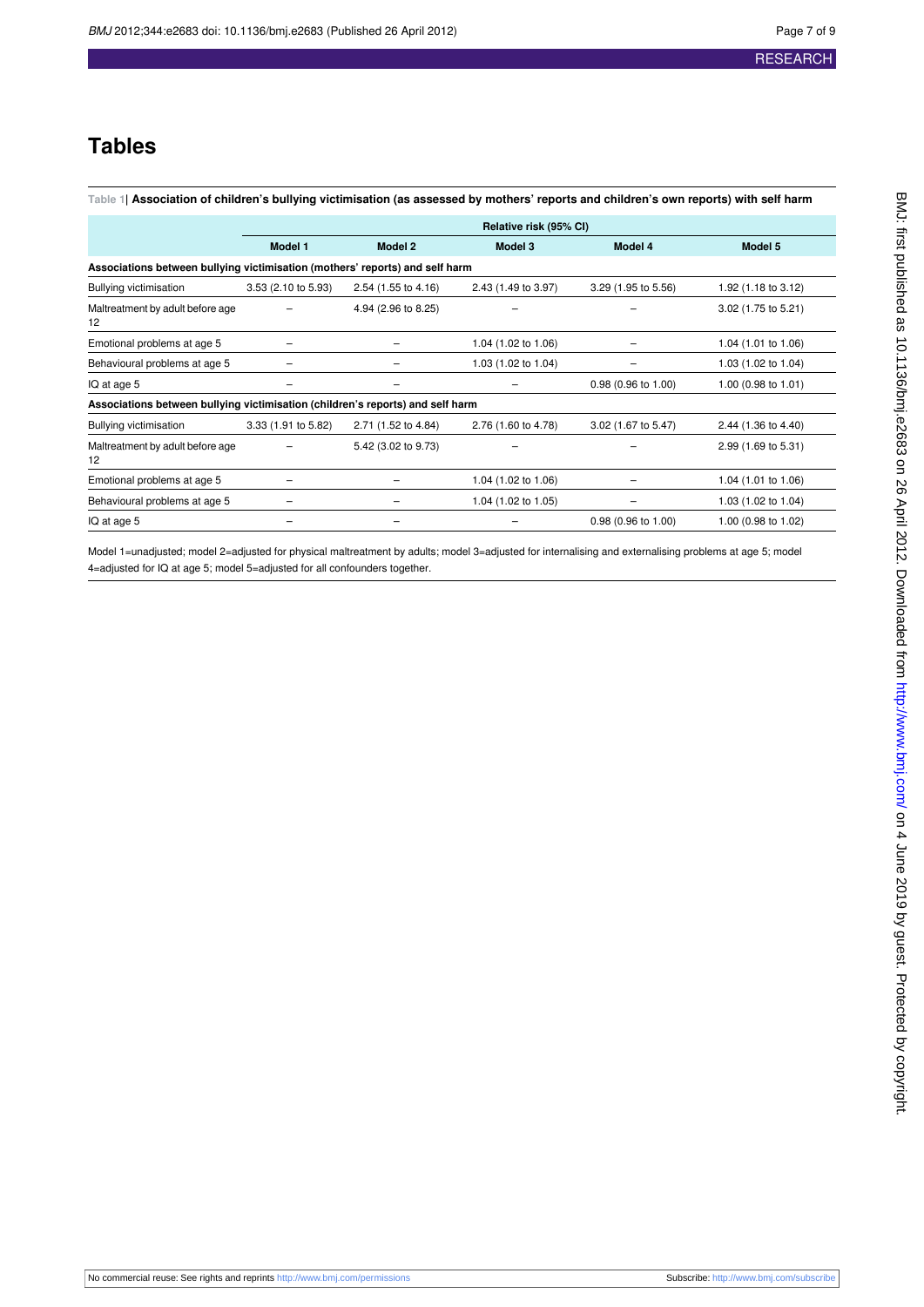<span id="page-7-0"></span>**Table 2| Prevalence of indicators of clinical concern among frequently bullied children who did or did not self harm, for mothers' and children's reports of bullying. Values are numbers (percentages) unless stated otherwise**

|                                                  | Bullied children (mothers' report) |             |                                      | Bullied children (children's report) |             |                                      |
|--------------------------------------------------|------------------------------------|-------------|--------------------------------------|--------------------------------------|-------------|--------------------------------------|
| <b>Risk factor</b>                               | No self harm<br>$(n=325)$          |             | Self harm (n=25) Odds ratio (95% CI) | No self harm<br>$(n=219)$            |             | Self harm (n=18) Odds ratio (95% CI) |
| Family adversities:                              |                                    |             |                                      |                                      |             |                                      |
| Socioeconomic deprivation                        | 139 (43)                           | 18 (72)     | 3.44 (1.36 to 8.68)                  | 95 (43)                              | 11(61)      | 2.05 (0.74 to 5.67)                  |
| Family history of<br>attempted/completed suicide | 68/318 (21)                        | 18/21 (86)  | 22.06 (6.15 to 79.10)                | 58/217 (27)                          | 11/16 (69)  | 6.03 (1.94 to 18.73)                 |
| Maltreatment history                             | 39(12)                             | 15 (60)     | 11.00 (4.74 to 25.5)                 | 21(10)                               | 6(33)       | 4.71 (1.62 to 13.75)                 |
| Child's mental health<br>difficulties:           |                                    |             |                                      |                                      |             |                                      |
| ADHD diagnosis                                   | 23/290 (8)                         | 7/18(39)    | 7.39 (2.91 to 18.78)                 | 20/188 (11)                          | 4/15(27)    | 3.05 (0.88 to 10.55)                 |
| Conduct disorder diagnosis                       | 38/323 (12)                        | 12 (48)     | 6.92 (2.79 to 17.19)                 | 19/212 (9)                           | 5/17(29)    | 4.23 (1.28 to 14.02)                 |
| Extreme borderline<br>characteristics            | 32(10)                             | 16 (64)     | 16.28 (6.45 to 41.05)                | 27(12)                               | 10(56)      | 8.89 (3.06 to 25.80)                 |
| Extreme anxiety symptoms                         | 18(6)                              | 3(12)       | 2.32 (0.69 to 7.78)                  | 40 (18)                              | 5(28)       | 1.72 (0.56 to 5.29)                  |
| Clinically significant<br>depression             | 16(5)                              | 7(28)       | 7.5 (2.49 to 22.64)                  | 28 (13)                              | 6(33)       | 3.39 (1.13 to 10.19)                 |
| Psychotic symptoms                               | 32(10)                             | 6(24)       | 2.88 (1.12 to 7.44)                  | 37(17)                               | 7(39)       | 3.11 (1.09 to 8.85)                  |
| Mean (SD) child's IQ (12 years)                  | 98.4 (15.7)                        | 92.1 (14.4) | 0.97 (0.95 to 1.00)                  | 96.7 (15.8)                          | 98.6 (14.9) | 1.01 (0.98 to 1.04)                  |

ADHD=attention-deficit/hyperactivity disorder.